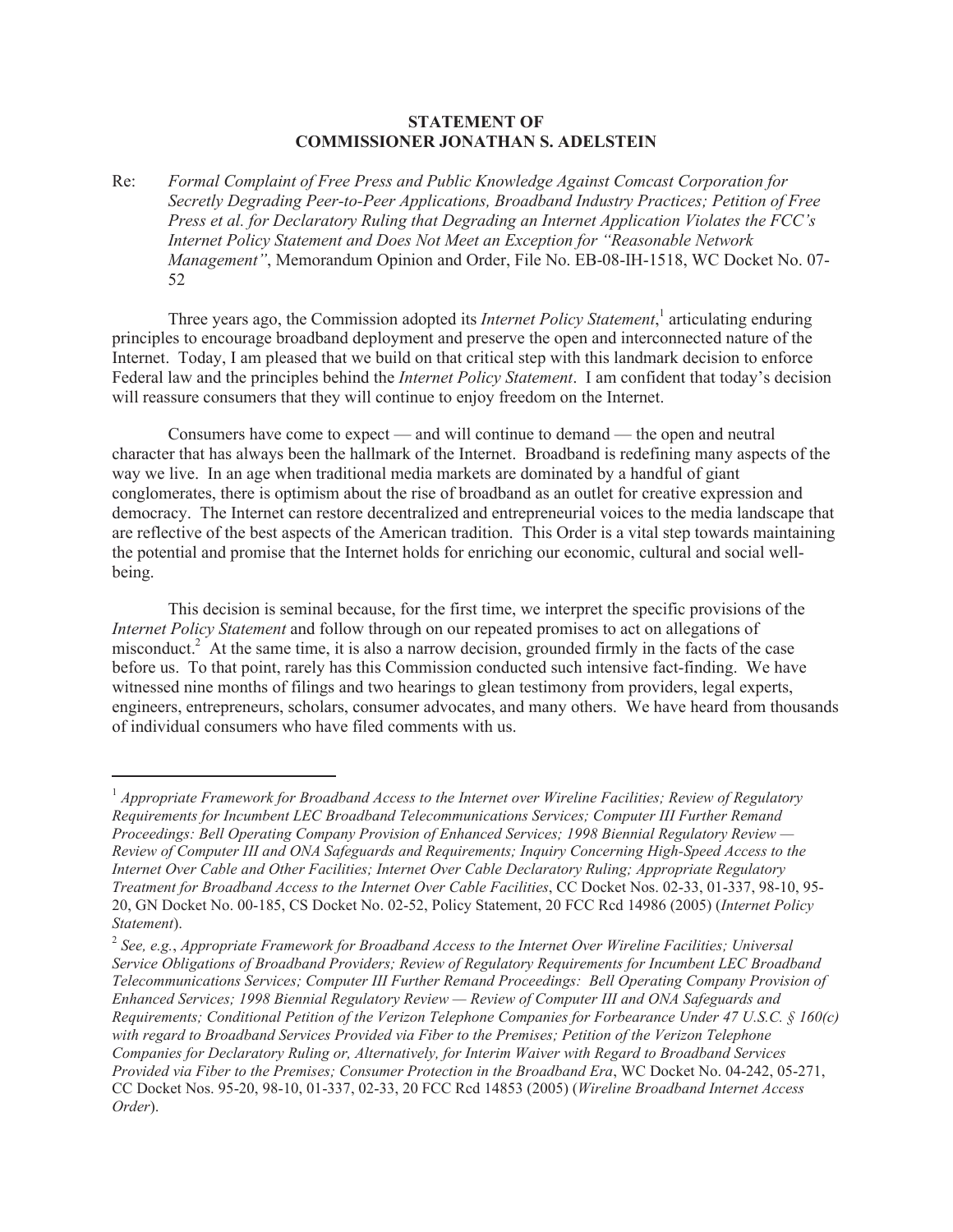A careful review of the record before us leads inexorably to the conclusion that there has been a violation of Federal Internet policy. The actions in question had the clear effect of impeding consumers' ability to use particular file sharing applications. This Order takes the next step of determining whether this approach fits within the *Internet Policy Statement*'s provision for "reasonable network management," and rightly concludes that it is not sufficiently targeted to fit that exception.

In reaching this conclusion, I appreciate the challenges that providers face in developing reasonable network management policies. Through meetings with many providers, I have heard concern about the impact of peer-to-peer applications on their networks. The Order acknowledges that broadband providers will need to continue to manage their networks. It also acknowledges that different approaches may be appropriate for different technologies.

Yet, the record here shows Comcast's approach to be over-inclusive and ill targeted to the purported goal.<sup>3</sup> I found particularly compelling the wide, even if not unanimous, consensus among network engineers that these actions strayed from accepted Internet standards and norms. Moreover, the problem was compounded by Comcast's lack of adequate disclosure policies and the inaccurate response to initial public questions. Considering all the factors, and balancing the competing goals set out in the *Internet Policy Statement*, the Commission appropriately finds the conduct to be unreasonable.

Going forward, this decision sets out a marker, making clear to providers that discriminatory network management practices must be carefully tailored and not unreasonable. As providers craft their network management practices, the Order sends a strong signal about the importance of engaging industry standard setting bodies, such as the Internet Engineering Task Force, the Internet Architecture Board, and the Internet Society, which offer the best forum for resolving network management issues. It is certainly preferable for facilities-based providers and applications providers to work collaboratively, in an open and transparent manner, without the need for governmental intervention. To the extent that engineers can work out these issues among themselves, it obviates the need for Commission action. I am pleased such an effort is now underway among these engineering bodies to tackle the issues raised by peer-to-peer traffic, and that Comcast is an active participant in those discussions. The Order makes clear, though, that the Commission will not abdicate its role in preserving and promoting the open and interconnected nature of the Internet. That open platform has been the basis for unprecedented innovation and I am confident that the approach we take today will, in the end, lead to the greatest opportunities for continued innovation.

We have heard concerns about the Commission's legal authority to act in this case and about the procedural choice of a legal vehicle. Having carefully reviewed the legal arguments, I conclude that the Commission is on solid footing. Our analysis starts with the strong finding of the Supreme Court which, in upholding the FCC's very decision to adopt a looser regulatory framework for broadband Internet access, observed that "the Commission has jurisdiction to impose additional obligations on [information service providers] under its Title I ancillary jurisdiction to regulate interstate and foreign communications . . . ."<sup>4</sup> Following this direction from the Supreme Court, the Order sets out the Commission's legal authority under Title I of the Act, explaining that preventing unreasonable network discrimination directly furthers the goal of making broadband Internet access both "rapid" and "efficient."

The Order also includes a detailed and well-reasoned analysis of our considerable additional legal authority for this decision. Notably, the Order is firmly based on the Congressional policies set forth in

 $3$  I note that while the Order describes several alternatives that may be better tailored to meet Comcast's purported goal, it stops short of specifically endorsing any particular approach. In this respect, I withhold judgment on the impact of such practices on consumers.

<sup>4</sup> *National Cable & Telecomms. Ass'n v. Brand X Internet Services*, 545 U.S. 967, 996 (2005).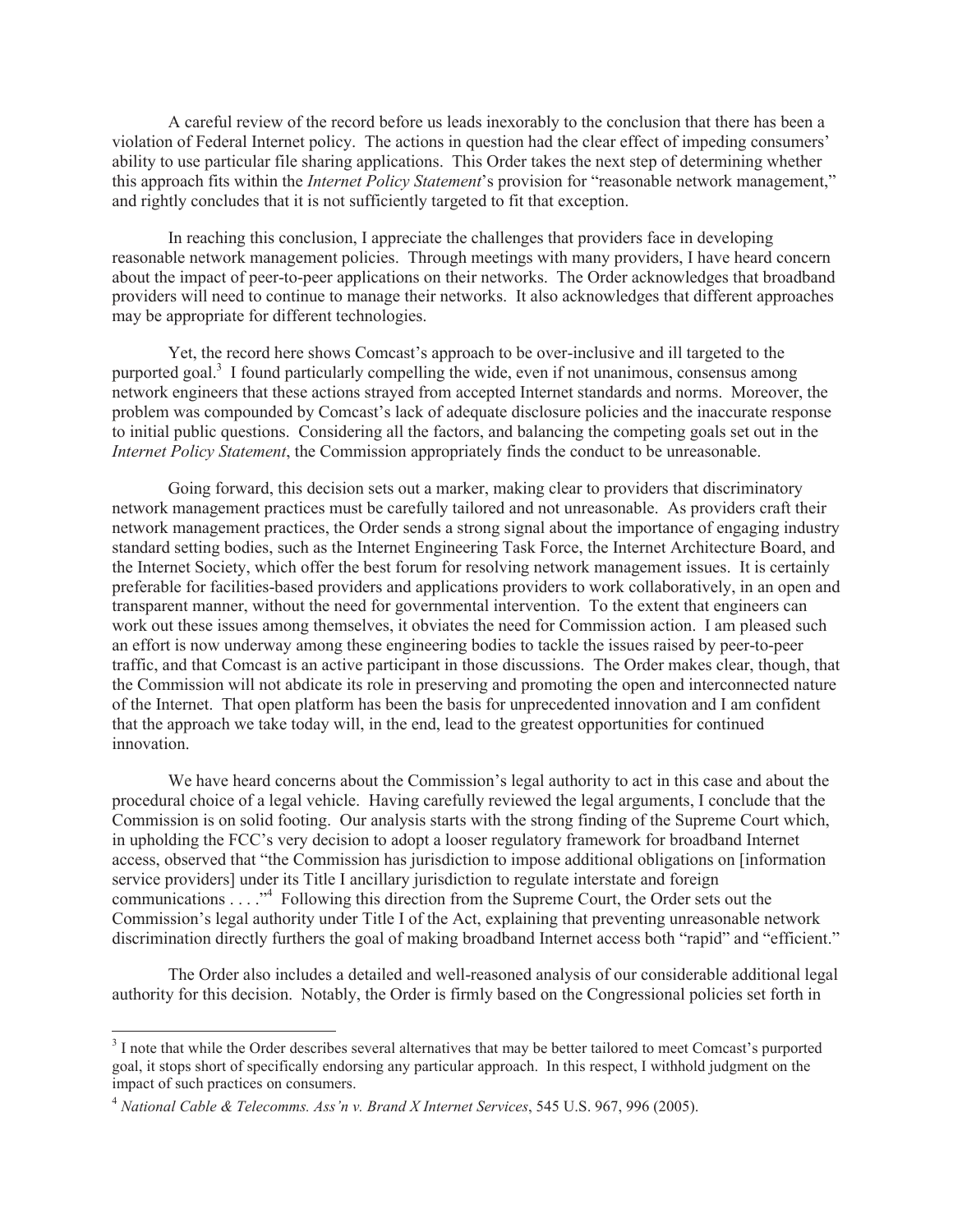Section 230 of the Act. Section 230 states that it is the "policy of the United States" to "promote the continued development of the Internet" and to "encourage the development of technologies which maximize user control over what information is received by individuals . . . who use the Internet...."<sup>5</sup> Indeed, the Commission directly advanced these very statutory goals in adopting the *Internet Policy Statement* and confirming that "consumers are entitled to access the lawful Internet content of their choice" and to "run applications and use services of their choice." Were there any doubt, the Order also finds that resolving this complaint is ancillary to our authority under Sections 201, 256, 257, 601, and 706 of the Act.

As the Order correctly concludes, taking action against discriminatory practices advances federal law by encouraging the efficiency of the public Internet, ensuring reasonable charges, and promoting competition, pursuant to Section 1. It encourages the deployment of advanced services, pursuant to Section 706. It ensures the reasonableness of charges incurred by preventing providers from shifting costs to customers who purchase DSL as a common carrier service, pursuant to Section 201. It promotes the flow of information across public telecommunications networks, pursuant to Section 256. It eliminates barriers to entry for entrepreneurs, pursuant to Section 257. And, it improves individuals' ability to access a diverse array of content over the Internet, pursuant to Sections 257 and 601.

Having determined that the Commission has more than adequate statutory authority to address this issue, we have clear discretion about whether to act through rulemaking or adjudication.<sup>6</sup> Recent Commission practices, and my clear preference, would have been to address this issue through the adoption of rules. Although I have urged the Commission to adopt rules to address concerns about network discrimination, the Commission's decision to resolve this case through adjudication rests on firm legal ground. It is consistent with the Commission's long history in which we have often issued major policy decisions in the process of adjudications, as have other Federal agencies.

More recently, the Commission has issued repeated statements on this issue. For example, in the *Wireline Broadband Internet Access Order* the Commission made clear that "[s]hould we see evidence that providers of telecommunications for Internet access of IP-enabled services are violating these principles, we will not hesitate to address that conduct."<sup>7</sup> Similarly, the Commission in the *Comcast*-*Adelphia-Time Warner Merger Order* specifically warned the applicants — including the provider subject to this action — that "[i]f in the future evidence arises that any company is willfully blocking or degrading Internet content, affected parties may file a complaint with the Commission."<sup>8</sup>

In many ways, today's approach should ameliorate the concerns of critics who have argued that protecting Internet freedom will lead to overbroad mandates that cannot anticipate changes in technology. First, it makes clear that the protections of the *Internet Policy Statement* extend only to lawful content;

 $5$  47 U.S.C. § 230(b)(1), (3).

<sup>6</sup> *See SEC v. Chenery Corp.,* 332 U.S. 194, 203 (1947) (*Chenery*); *NLRB v. Bell Aerospace Co.,* 416 U.S. 267, 292 (1974).

<sup>7</sup> *Wireline Broadband Internet Access Order*, 20 FCC Rcd at 14907, para. 96.

<sup>8</sup> *Applications for Consent to the Assignment and/or Transfer of Control of Licenses, Adelphia Communications Corporation, (and Subsidiaries, Debtors-In-Possession), Assignors, to Time Warner Cable Inc. (Subsidiaries), Assignees, Adelphia Communications Corporation, (and Subsidiaries, Debtors-In-Possession), Assignors and Transferors, to Comcast Corporation (Subsidiaries), Assignees and Transferees, Comcast Corporation, Transferor, to Time Warner Inc., Transferee, Time Warner Inc., Transferor, to Comcast Corporation, Transferee*, MB Docket No. 05-192, Memorandum Opinion and Order, 21 FCC Rcd 8203, 8298, para. 220 (2006) (*Adelphia/Time Warner/Comcast Order*). *See also Broadband Industry Practices,* WC Docket No. 07-52, Notice of Inquiry, 22 FCC Rcd 7894, 7896, para. 4 (2007) (*Broadband Industry Practices Notice*) (concluding that "[t]he Commission, under Title I of the Communications Act, has the ability to adopt and enforce the net neutrality principles it announced in the Internet Policy Statement").